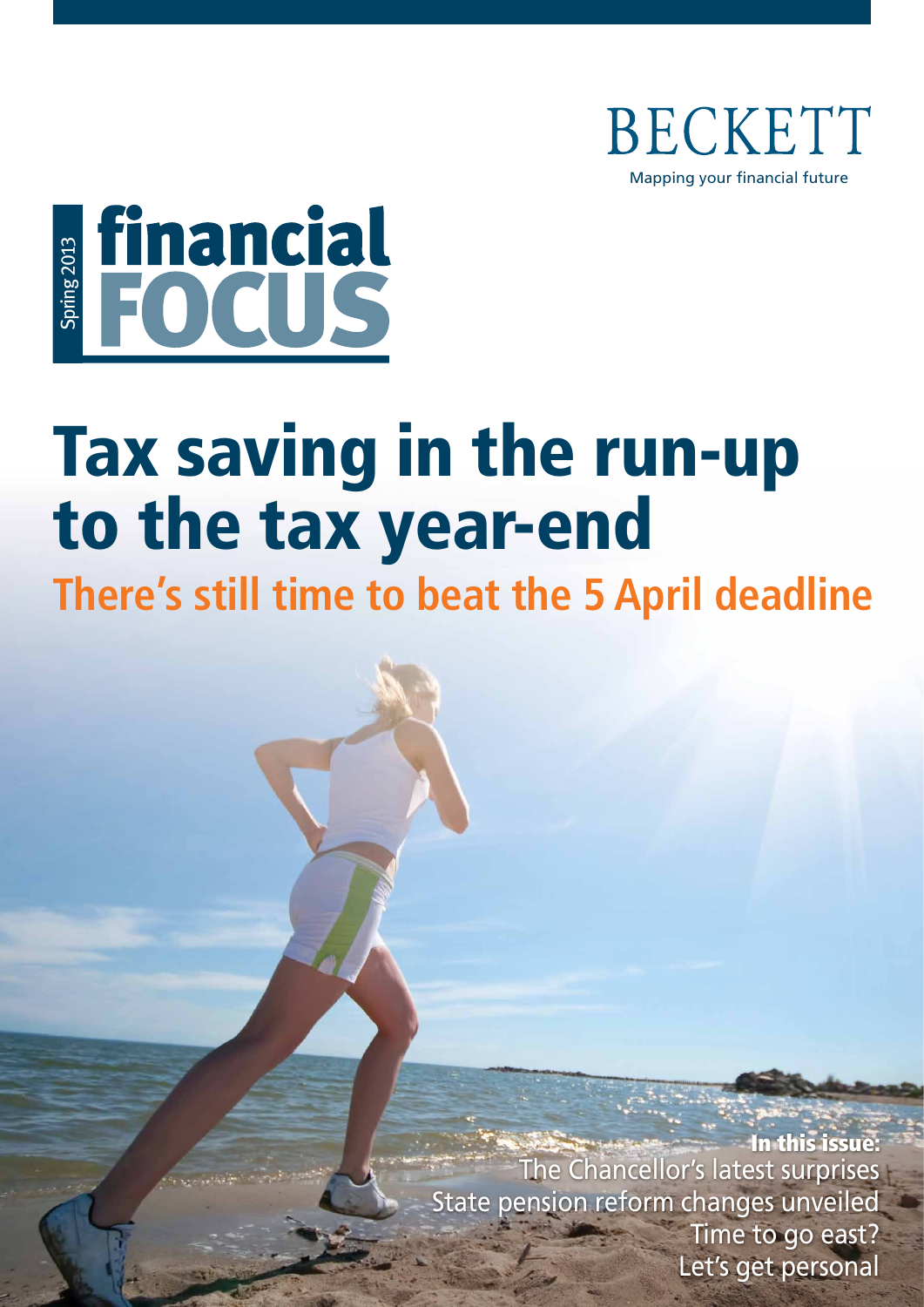### **Contents**

### The Chancellor's latest surprises 3

While austerity measures will be in place a while longer, there were still some reasons to be cheerful after the Autumn Statement.

©Shutterstock/Andrey Popov

### Tax saving in the run-up to the tax year-end 4-5

There's still time to ensure you reap the benefit of tax savings before 5 April 2013 – but don't forget that the Budget on 20 March could change the game.

©iStock/Hemera

### State pension reform changes unveiled 6

The Government's long-awaited White Paper is finally here. Who stands to gain the most?

©Shutterstock/Geka Skr

### Time to go east? 7

If you've been disappointed by investments you've made close to home, perhaps it's time to broaden your horizons.

iStockphoto

### Bonus season 7

Don't despair if your with-profits policies are not performing as you'd hoped, as patience may be rewarded.

### Let's get personal and 8

The personal allowance will rise in April, but you may need to act now to get the full benefit of it.

©Shutterstock/Blue Orange Media

Cover image iStockphoto

This newsletter is for general information only and is not intended to be advice to any specific person. You are recommended to seek competent professional advice before taking or refraining from taking any action on the basis of the contents of this publication. The Financial Services Authority (FSA) does not regulate tax advice, so it is outside the investment protection rules of the Financial Services and Markets Act and the Financial Services Compensation Scheme. The newsletter represents our understanding of law and HM Revenue & Customs practice as at 8 February 2013.

# **Looking back at the 2012 markets**



2012 was not a vintage year for our economy. The full picture has not yet been revealed, but it seems likely that while consumer prices rose at a comfortable rate close to 2.5%, gross domestic product failed to gain any ground.

In the light of such little growth it is surprising that the level of unemployment is lower rather than higher than it was at the beginning of 2012.

For the financial markets, 2012 proved volatile but broadly positive. The FTSE 100 Index gained 10%, though gains made in the first quarter were wiped out in what proved to be a difficult second quarter – from peak to subsequent trough, the FTSE 100 lost 11%.

Both domestically and internationally, smaller companies outperformed their larger peers and while value stocks outperformed growth stocks on a global basis, that trend was reversed in the UK with those stocks in the growth category providing almost double the return of those in the value category. UK investors with exposure to Asia Pacific equities saw terrific returns in this section of their portfolio, with strong gains too from a remarkably volatile Europe.

Bond investors were also rewarded with relatively solid returns. UK conventional government bonds gained nearly 3%, with inflation-linked bonds returning a little under 1%. Investment-grade corporate bond holders saw capital values rise by around 13%, while lower-quality, higher-yielding bonds rose by a whopping 19%.

Property investors endured further disappointing returns from bricks and mortar (1.2% for the ABI sector average), while property securities such as REITs motored ahead closer to 20%. Those investors seeking greater diversity saw 'absolute returns' averaging 3.4%. Please talk to us about how you can make the most out of your investments this year.

The value of your investment and the income from it can go down as well as up and you may not get back the full amount you invested. Past performance is not a reliable indicator of future performance.

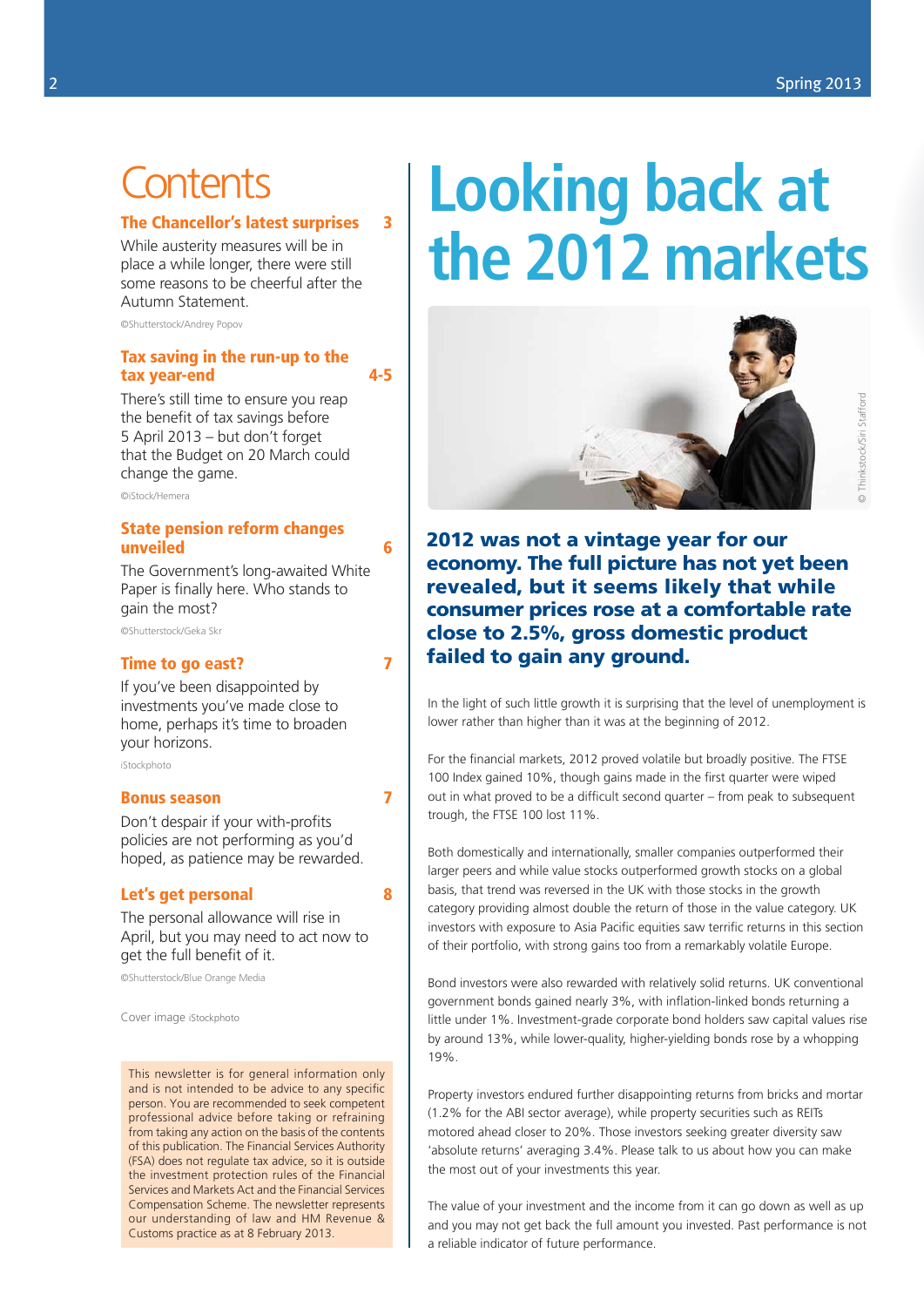# **The Chancellor's latest surprises**

Last December's Autumn Statement took many of the experts by surprise. It was much more than the gloomy economic report that had been widely anticipated in the media. George Osborne revealed a raft of tax changes, some of which are over two years away.

### **Income tax**

A welcome piece of good news was a further £235 increase in the personal allowance for 2013/14, the amount of income that most taxpayers can receive before they start to pay income tax. The personal allowance was already due to jump by £1,100. But at £9,440 next tax year, the new personal allowance will be very close to the coalition Government's goal of £10,000. As part of the phasing out process, age allowances will be frozen in 2013/14.

The benefit of the increased personal allowance will be partially clawed back from higher rate taxpayers, because the threshold or starting point for 40% tax will not rise by a corresponding £235. Instead, it will remain at £41,450, as announced in the last Budget; a reduction of £1,025 from the 2012/13 level. In both 2014/15 and 2015/16 the higher rate threshold will rise by just 1%, half of the Government's target rate of inflation.

The manipulation of the higher rate threshold means that by 2015/16 there will be over 5 million higher (and additional) rate taxpayers, according to the Institute for Fiscal Studies. If you are not a higher rate taxpayer today, you may well be soon.

### **Pensions**

The annual allowance – the maximum total tax-efficient contribution that can be contributed to pension plans by you or on your behalf during the tax year – will be cut from £50,000 to £40,000 in 2014/15. The change means you could suffer an unwelcome tax charge if you are a long-serving member of a final salary scheme and receive a promotion or large pay rise.

The annual allowance cut will be accompanied by another reduction in the lifetime allowance – the maximum total taxefficient value of your pension benefits. This will drop from

£1.5 million to £1.25 million, having been £1.8 million in April 2011. To ease the pain there will be 'transitional protection', which you can claim if you have, or might have, pension benefits worth more than £1.25 million

The Chancellor did reveal one private pension increase: a 20% rise in the maximum amount that can be taken under capped income drawdown. The change will take effect from 26 March 2013.

### **Capital gains tax**

The capital gains tax annual exemption was frozen this tax year at £10,600. For 2013/14 it will rise in line with inflation. In the following two years the exempt amount suffers the same fate as the higher rate threshold – a 1% annual increase – taking it up to £11,100 in 2015/16.

### **Inheritance tax**

The 1% increase appeared on the inheritance tax agenda, too. The nil rate band, which is currently £325,000, will rise by 1% on 6 April 2015, after six years of freeze.

### **Benefits**

A 1% annual increase will apply to most working age benefits for each of the next three years from April 2013. However, the Chancellor was more generous to pensioners. The basic state pension will increase by 2.5% from next April, bringing the single pension to £110.15 a week. All other state pensions will rise in line with inflation.

The value of tax reliefs depends on your individual circumstances and are subject to change. Tax laws can change. The Financial Services Authority does not regulate tax advice.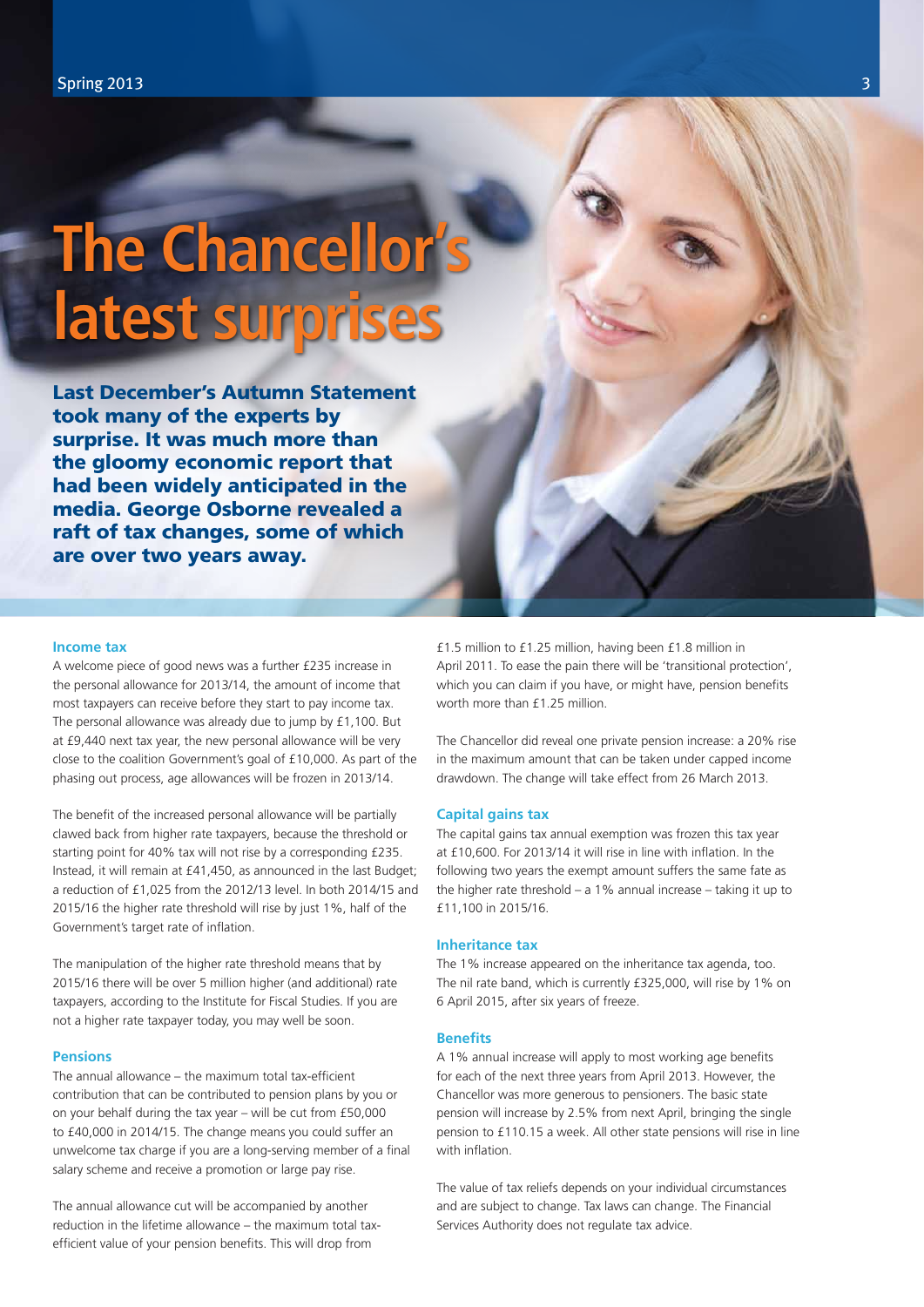**The end of the tax year on 5 April 2013 marks your last chance to take advantage of 50% tax relief on pensions contributions.**

# **Tax saving in the run-up to the tax year-end**

As the Government's austerity programme drags on, with an end date now pushed out to 2018, year-end tax planning for individuals and businesses has become more important than ever.

> **Recent tax changes announced in the various Budgets and Autumn Statements of the last couple of years have meant that there are** many new and important tax saving opportunities on which you may want to consider acting well in time for the end of the tax year on Friday, 5 April 2013. If you want to be really cautious, you might act before the Spring Budget on 20 March, just in case George Osborne makes some surprise announcements in his set piece of the year.

### **Pensions**

The Chancellor made some important announcements about pensions in the Autumn Statement, but most will not take effect until 6 April 2014. This does not mean that they can be ignored in terms of 2012/13 planning.

For example, the lifetime allowance – the maximum tax-efficient worth of all your pension benefits – will now fall from £1.5 million to £1.25 million. At the same time, there will be a new transitional protection introduced, which will allow you to retain the £1.5 million, provided you make no further contributions or accrue no further pension

benefits. There is therefore an opportunity to maximise your pension fund now before seeking protection by April 2014. Regardless of whether the lowered lifetime allowance will affect you, Friday, 5 April 2013 is the deadline for making a contribution to mop up any unused 2009/10 annual allowance. It is also the last chance to take advantage of 50% tax relief on contributions – the additional rate falls to 45% in 2013/14.

### **Individual savings accounts**

The 2012/13 individual saving account (ISA) contribution limit is £11,280, which will rise to £11,540 from 6 April. The Junior ISA has a limit of £3,600, which will increase by £120 at the same time. There are four good reasons for making the most of your ISA allowances.

- $\blacksquare$  Income from fixed interest securities held in a stocks and shares ISA is free of personal UK tax.
- n Interest earned on deposits in a cash ISA is also UK tax-free.
- Gains made within ISAs are free of capital gains tax  $(CGT)$ .
- $\blacksquare$  There is nothing to report on your tax return.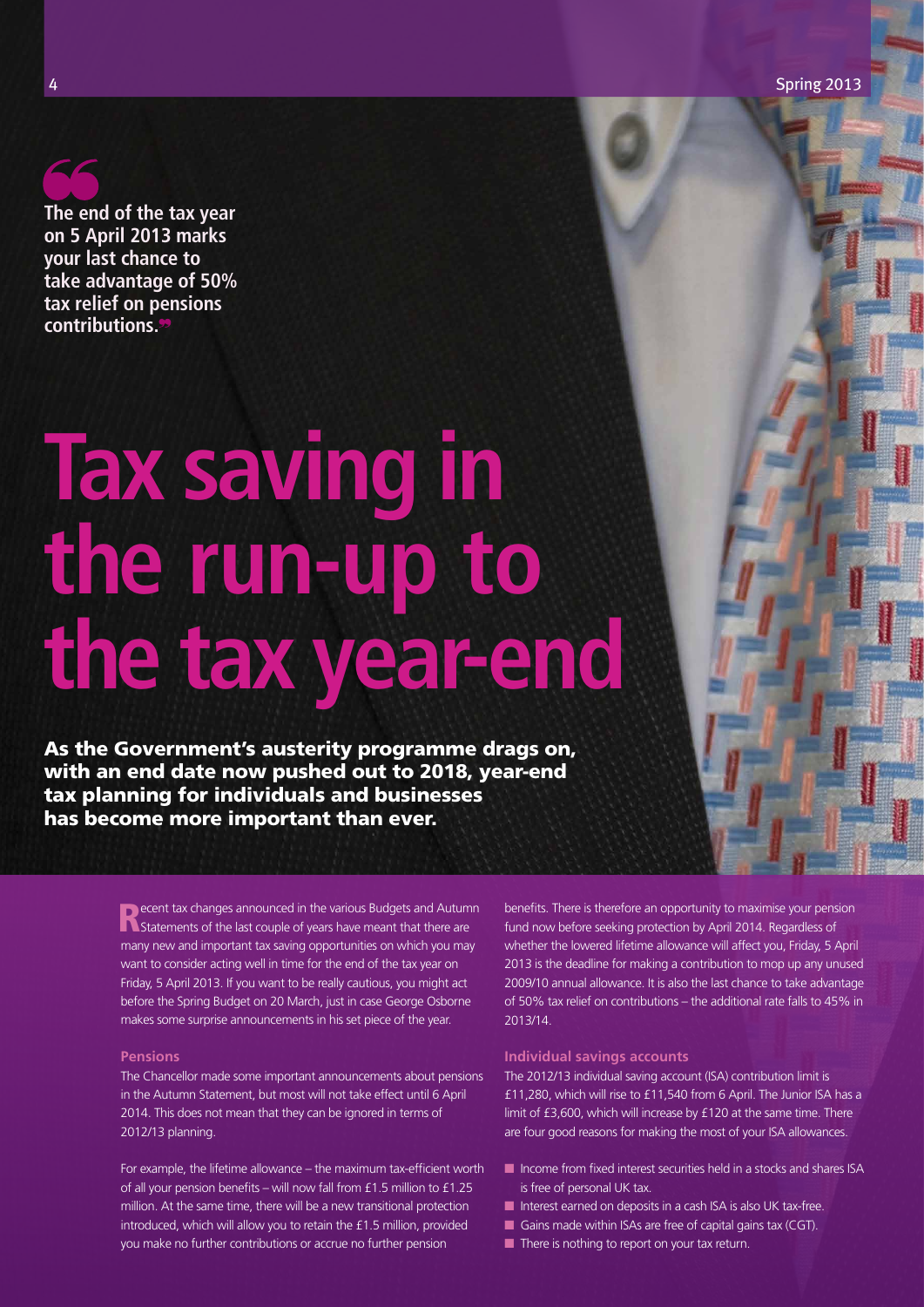

### **CGT annual exemption**

2012 was a more profitable year than 2011 for most major stock markets, even if there was something of a rollercoaster summer. It could be wise to realise some of the 2012 gains (and any from earlier years) before 6 April. In 2012/13 you can crystallise gains of up to £10,600 without any CGT liability. The exemption cannot be carried forward, so either you use it, or you lose it.

### **Inheritance tax**

The inheritance tax (IHT) nil rate band of £325,000 was frozen on 6 April 2009 and will remain unchanged next year. That freeze makes it all the more vital that you do not waste your annual IHT exemptions. The main £3,000 annual exemption can be carried forward, but only to next tax year (2013/14), and then can only be claimed once the 2013/14 exemption has itself been used up. If you and your partner have not made any gifts since 6 April 2011, you could now jointly give away £12,000 free of IHT.

The value of tax reliefs depends on your individual circumstances. Tax laws can change. The Financial Services Authority does not regulate tax advice. The value of your investment and the income from it can go down as well as up and you may not get back the full amount you invested. Past performance is not a reliable indicator of future performance.

### **More company car tax rises**

The start of the new tax year on 6 April 2013 marks another round of company car tax increases, with a 1% increase in the benefit percentage for most company cars. For example, the taxable benefit of a petrol car with a list price of £25,000 and CO<sub>2</sub> **emissions of 147g/km will rise from £5,000 (20%) in 2012/13 to £5,250 (21%) in 2013/14. There will be an identical increase in 2014/15 and then double the increase is planned for each of the next two tax years, bringing the theoretical 2016/17 benefit for the same (now old) car to £6,500. If you are changing cars soon, remember to think ahead…**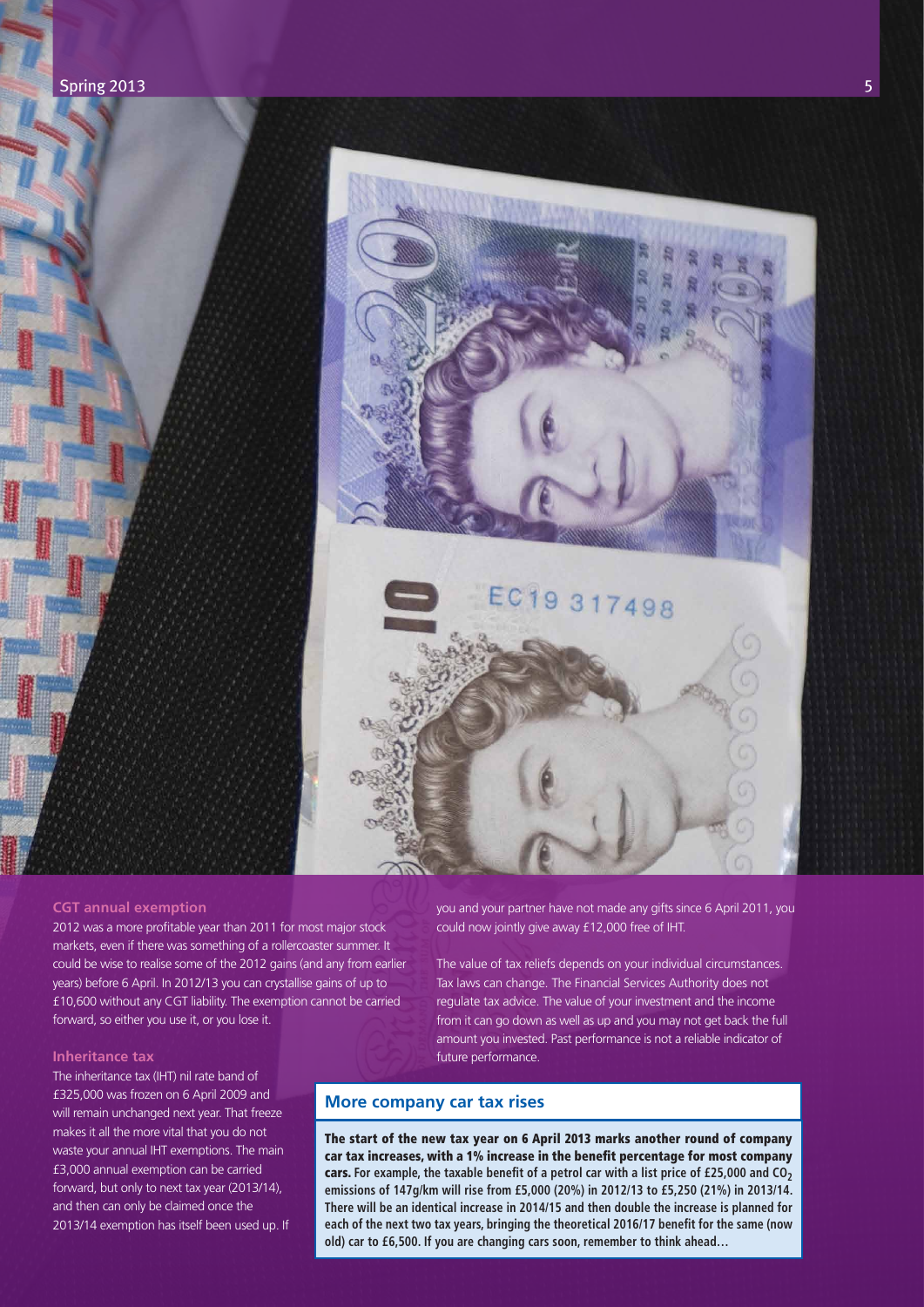# **State pension reform changes unveiled**

### The Government has published its much-delayed White Paper on the future shape of state pensions.

The United Kingdom has one of the most complex state pension systems in the world. There is the basic state pension and, for employees only, an additional earnings-related pension. Both are overlaid with two meanstested benefits; Pension Credit and Savings Credit. To quote the White Paper, the structure means 'that many people do not have a clear starting point from which to plan and save for their retirement'.

The solution proposed by the White Paper is in five parts.

- $\blacksquare$  Introduce a single tier pension of £144 a week in today's terms, marginally above the level at which any Pension Credit is payable.
- $\blacksquare$  End accrual to the additional pension (the state second pension [S2P]) and contracting out.
- $\blacksquare$  Base entitlement on the individual, ending the right to inherit or take credit for the pension of a spouse/civil partner.
- $\blacksquare$  Scrap the Savings Credit for new pensioners.
- $\blacksquare$  Review (and probably increase) the state pension age (SPA) every five years.

To gain the full £144 a week pension you would need a 35-year record of national insurance contributions and/or credits, compared with the 30 years currently required for the basic state pension. A minimum period to receive any pension will be set – probably at

### **Cash ISA interest shrinks**

In early November 2012, National Savings and Investments (NS&I) announced an immediate cut in the interest rate on their Direct ISA from 2.5% to 2.25%. **The move was in line with other short-term ISA rates, which have been falling since the summer. There is no sign that interest rates will be rising soon – the money markets imply virtually no change before 2015. If you started a cash ISA in March or April 2012, you should check what interest rate you will be earning after the first year's anniversary. You may find that last year's 3% becomes 0.5%. The FSA does not regulate National Savings products.**

ten years. At present just one year's record will earn some state pension.

The proposed starting date for the new pension regime is April 2017, 'at the earliest', and if you reach your SPA before then, you will be unaffected. Given the intricacies of the existing system, it is not surprising that there are complex transitional rules to deal with state pension benefits accrued before the start date.

The White Paper admits that 'single-tier reforms have been designed to cost no more overall compared to the existing pension system' and the Department for Work and Pensions' own projections suggest that in the long-term the cost will be less. While there will be many people who will gain from a single tier pension, particularly those who are low paid, the lower overall expenditure means there may be more losers than winners.

So while the proposals are a simplification, they are no substitute for private provision.

The value of tax reliefs depends on your individual circumstances. Tax laws can change. The FSA does not regulate tax advice.

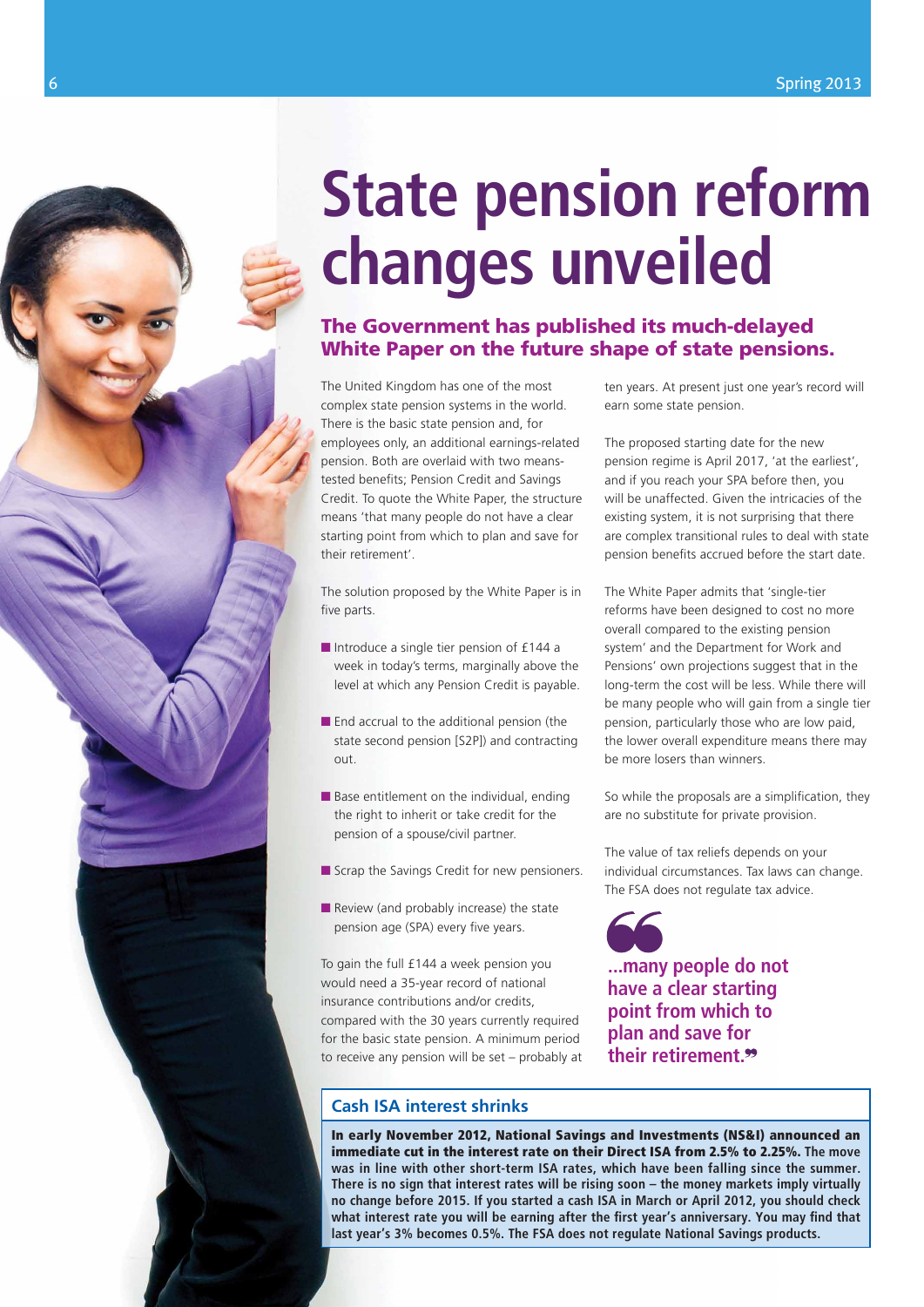## **Time to go east?**

China is the world's most populous nation and its second largest economy, so after a rocky 2012, is it now a good time to look at investing there or in other Far East countries?

While it offers unique opportunities in terms of its scale and manufacturing capabilities, China's fortunes have been intertwined with the global economy – if wages rise, it becomes less competitive and if export demand falls, then so do its earnings.

China's performance has disappointed of late, with weaker exports and imports and signs of a property bubble. And, in March 2012, the Chinese Government revised its annual growth target for 2012 down to 7.5%, creating some anxiety.

Despite the slowdown, the HSBC purchasing managers' index for December rose to 51.5 from 50.5 a month earlier, resulting from increased government spending on infrastructure. Meanwhile, predictions vary about what growth China will see in 2013. The official view is 7.5%.

China may suit you if you have predominantly UK and European holdings and favour diversification. What's more, valuations are roughly a third of the peak level reached in 2007. However, China is far from being the only Eastern player, and although Japan has been a disappointment for investors over the last couple of decades, it is suddenly looking a little more promising.

New Japanese prime minister Shinzo Abe has implemented a programme of fiscal stimulus and, although there have been false dawns before, some commentators believe that Japanese equities are looking good value. There are many funds on offer, so seeking guidance on those likely to outperform could make sense.

There is also a wide range of funds focused on the Asia Pacific sector. Some may be heavily influenced by China, but others may be investing in less promoted countries such as Malaysia, Thailand and Indonesia.

The region has also been bolstered by improved relationships with the United States – US President Obama described the region as a 'top priority' in terms of its importance as a leading trading partner and in having a pivotal role in the

United States recovery.

With many western countries being in the doldrums, it is no wonder eastern markets are receiving increasing attention.

The value of your investment and the income from it can go down as well as up and you may not get back the full amount you invested. Past performance is not a reliable indicator of future performance.

### **Bonus season**

### It is here again – the time of year when with profits insurers declare bonuses.

About two years ago, the Financial Services Authority (FSA) issued a consultation paper, 'Protecting with profits policyholders'. The title reflected the FSA's concerns about the operation of with profits business.

Thirteen months later, in March 2012, the FSA published new rules and guidance. The current bonus season is therefore the first where the FSA's revised regime takes effect.

While investment conditions in 2012 were generally better than in 2011, this year's bonus rates are unlikely to be much better than last year's.

All with profits insurers are facing the issue of historically low yields on the government bonds and other fixed interest securities, which form a large part (or sometimes all) of their with profits funds.

Low income returns generally mean low regular bonuses, but you should not automatically assume that it is not worth holding onto any with profits policies you have. There is no substitute for a policy by policy assessment, given the huge variations between both contracts and providers.

We can undertake such a review and supply an analysis of your options. Only then can you decide whether the low bonus rates are not as bad news as they appear.